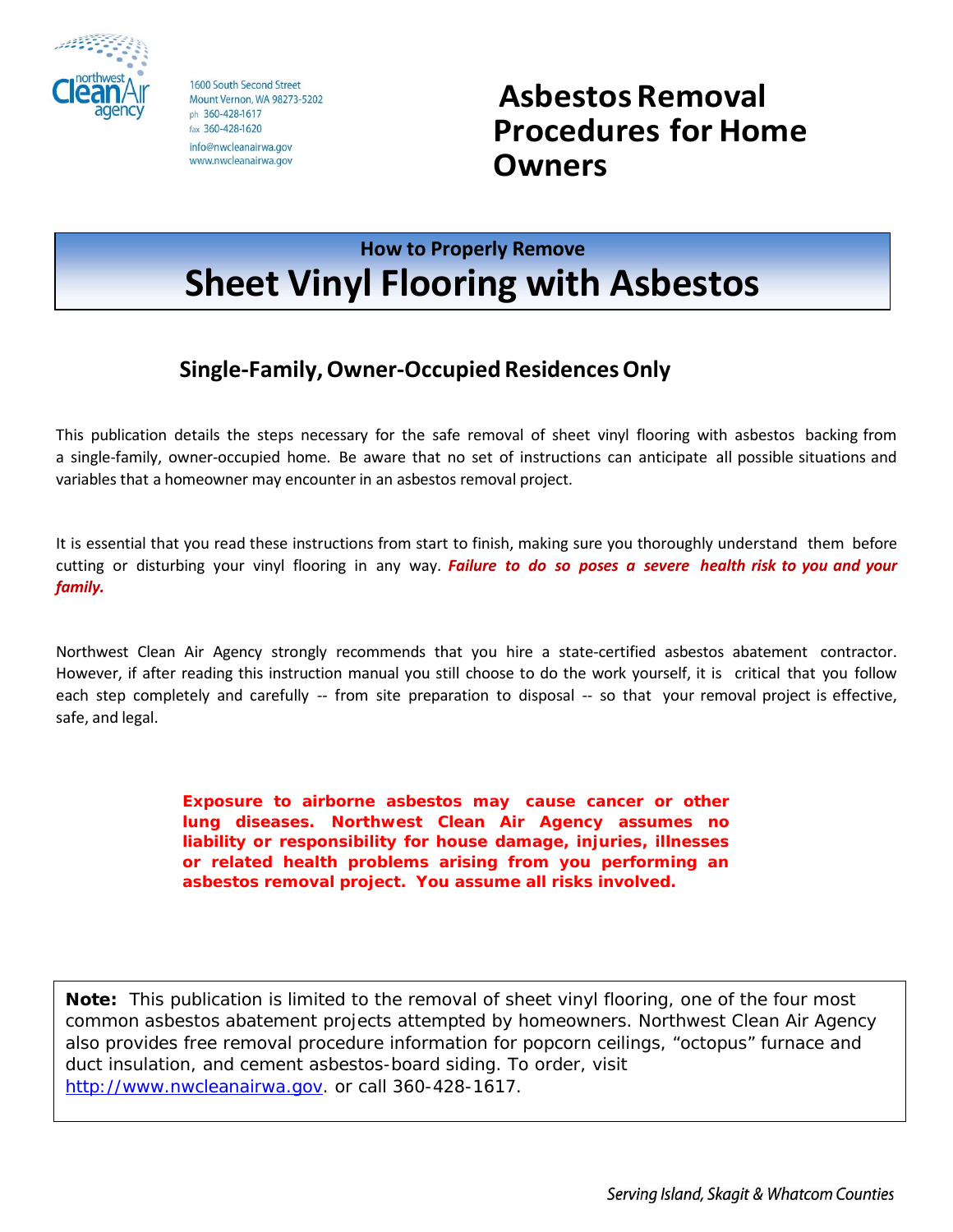## **Are you prepared to take on this project?**

It is essential that you are aware of all the challenges and risks of tackling an asbestos removal project yourself. It can be time consuming, messy, expensive, and dangerous to your health if not performed correctly.

**Before you begin any asbestos removal project, you must be able to answer "yes" to all the following questions:**

### **Are you sure there is asbestos in your floor?**

Not all sheet vinyl flooring has asbestos backing. To know for sure, submit a flooring sample for laboratory analysis. Cost for such testing is minimal, typically \$25-\$50 per sample. Laboratories are listed in the phone book yellow pages under "Asbestos -- Consulting and Testing."

**To take a flooring sample for lab analysis you will need**: a spray bottle, liquid detergent, a razor blade utility knife, re-sealable plastic bag, rubber gloves, and one person to assist you.

- 1. Fill a spray bottle with water mixed with a few drops of liquid detergent.
- 2. Remove a piece of floor molding or a floor heat register to access an edge of the vinyl floor.
- 3. With a utility knife and wearing rubber gloves, cut a one-inch long, 1/8 inch wide sliver of flooring. Make sure to cut all the way down to the hard underlayment, so your sample will include all layers of the flooring, backing, and adhesive. While you're cutting the sample a second person should mist the floor area with water from the spray bottle to ensure no fibers are released into the air.
- 4. Place the sample into the re-sealable plastic bag.
- 5. Take or send sample to a local asbestos testing lab.

If the laboratory results are negative, meaning less than one percent asbestos was found in the sample, take two additional samples and have them tested to confirm the analysis.

If you decide not to check for asbestos, assume the flooring contains asbestos and treat it accordingly.

## **If your floor contains asbestos, is removal the best option?**

Remember, asbestos is only a problem if fibers are released to the air. There are safer, easier, and less- expensive alternatives to removing your asbestos-backed sheet vinyl floor. Rather than removing it, consider installing a new floor directly on top of it. Another possibility is to lay 1/4 inch underlayment on top of your existing floor and then lay new flooring on top of that. Or, if the existing floor is in good condition, your best option may be to simply leave it alone.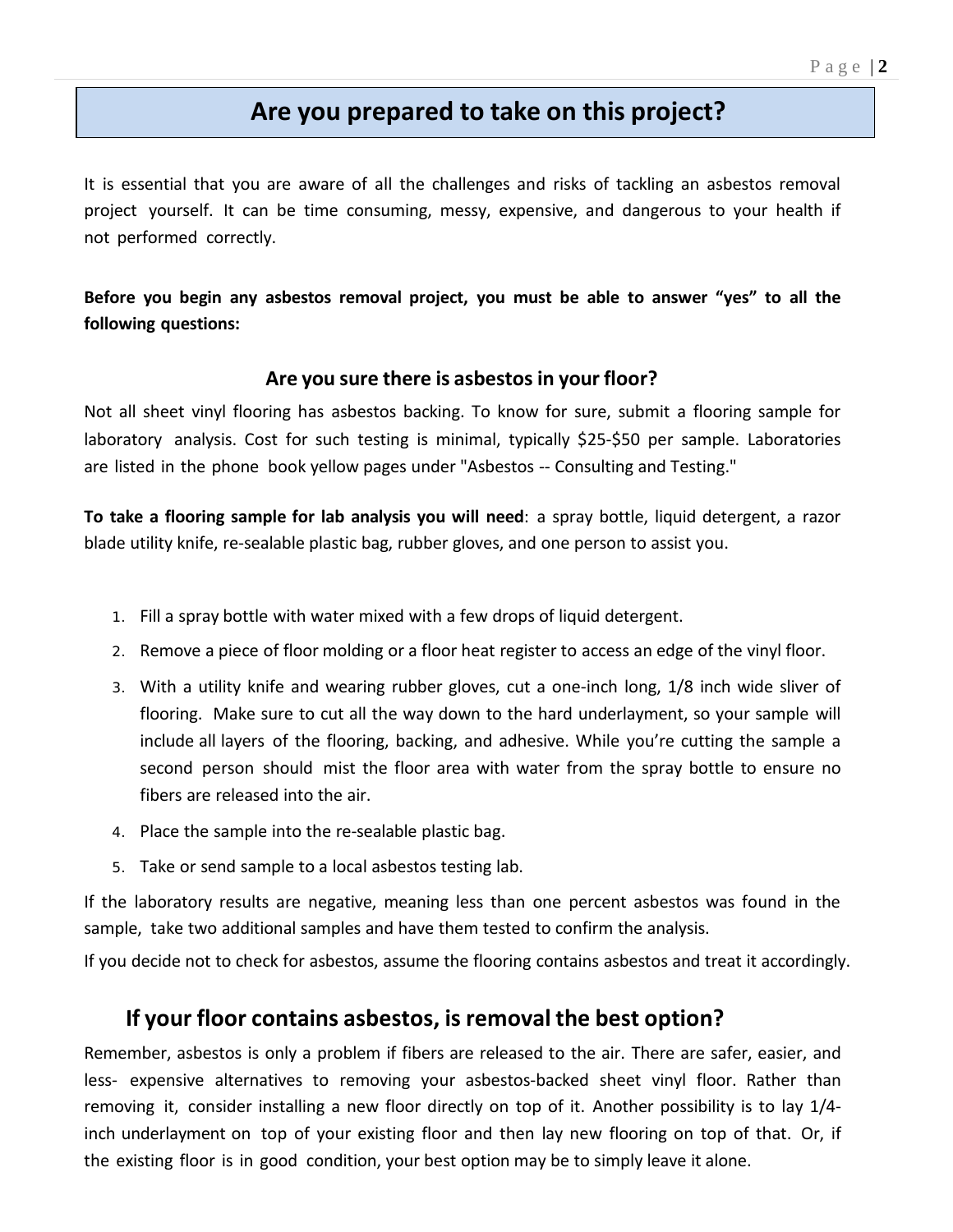## **Are you prepared to accept the serious health risks associated with asbestosremoval?**

## **Airborne asbestos is a serious health hazard. Breathing asbestos fibers can cause lung cancer and other diseases.**

When disturbed, asbestos breaks down into fibers up to 1,200 times thinner than a human hair. If released into the air, asbestos cannot be seen and quickly circulates through your home. When inhaled, these fibers become trapped in lung tissues. Medical research tells us that up to 30 years after inhalation, asbestos fibers can cause **lung cancer**, **mesothelioma**, a related terminal cancer of the tissue that lines the chest cavity, and **asbestosis***,* a condition that can lead to breathing problems and heart failure.

There is no known safe level of asbestos exposure. That's why medical, environmental health, and regulatory organizations stress the need to protect health by minimizing exposure to airborne asbestos fibers, particularly at elevated levels – such as can occur during a remodeling project.

## **Without proper ventilation, equipment and body coverage at all times when working with asbestos, you or anyone in the vicinity of the removal area may be at serious risk.**

The removal procedures described in this publication are intended to help homeowners minimize health risks associated with do-it-yourself asbestos removals. However, it should be understood that with any removal project some release of asbestos fibers into the air is unavoidable and there are no known safe levels of asbestos exposure.

## **Are you prepared to assume the challenge of do-it-yourself asbestos removal and disposal?**

#### **The work will be difficult, requiring the purchase of safety equipment.**

Even under the best of circumstances, do-it-yourself asbestos projects can be physically demanding and potentially dangerous.

- Breathing through a respirator is more difficult than normal breathing and places additional stress on heart and lungs.
- Protective clothing can be hot and uncomfortable.
- Work spaces become very humid due to the water used in wetting the asbestos.
- Eye protection often results in reduced visibility.
- Caution must be taken with wiring and electrical power because of all the water being used to wet the asbestos.

As a homeowner, you do not have the specialized equipment, materials, and experience of an asbestos abatement contractor to perform this work. Unlike contractors, who have special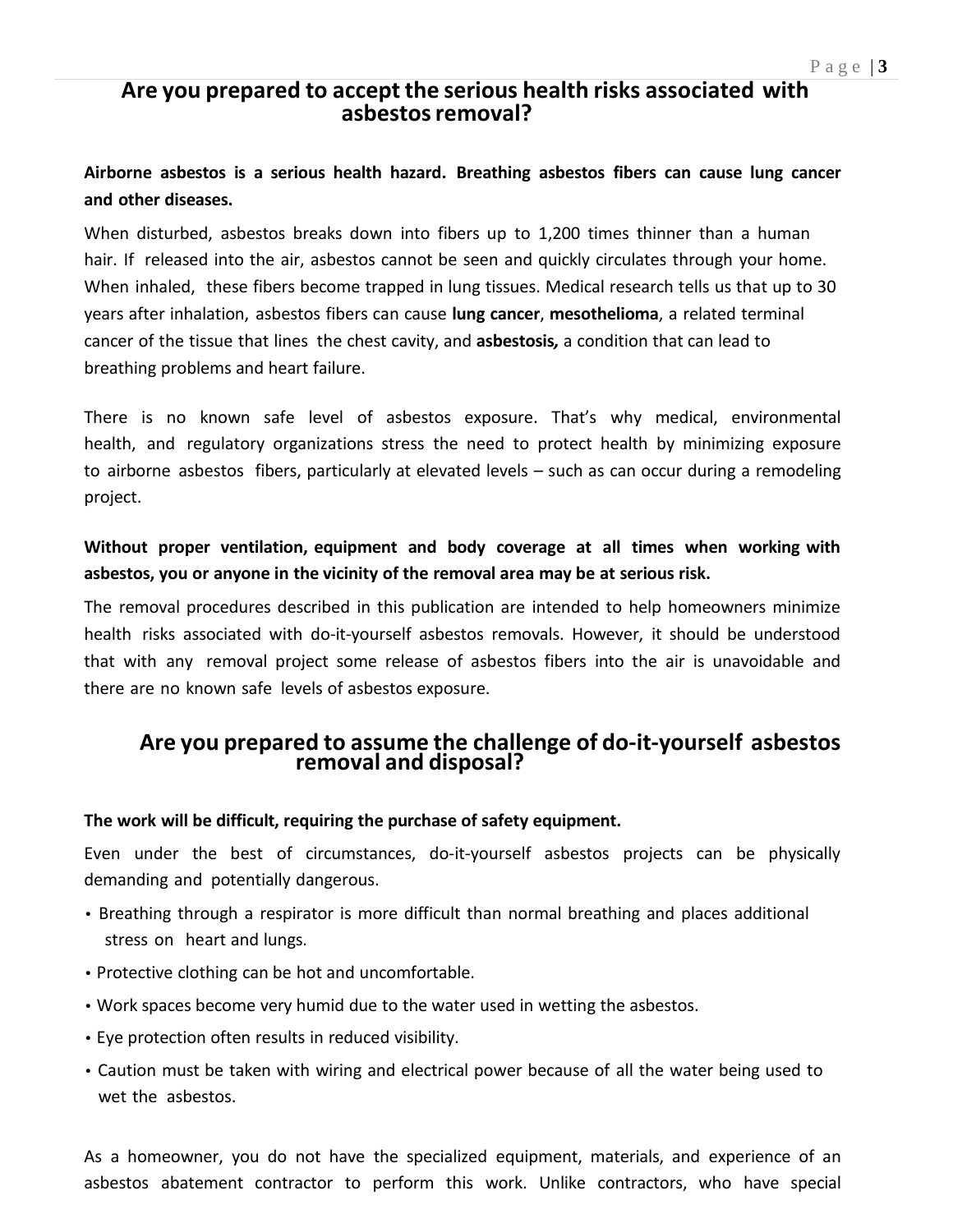machines with high- efficiency filters to remove fibers from the workplace air, you have few, if any, safety "back-ups" if something goes wrong.

#### **The work will be time consuming.**

The total time it takes to complete a vinyl flooring removal can be substantial. Time estimates for the completion of an average size  $(10 \times 10)$  room removal project are:

- File a notification form and pay associated fee with the Northwest Clean Air Agency [\(http://nwcleanairwa.gov/permits-and-services/asbestos/](http://nwcleanairwa.gov/permits-and-services/asbestos/) )
- Collect supplies ½ day.
- Set up containment area 1 day
- Removal and clean-up 2 days
- Disposal ½ day

#### **The work may cause damage to your home.**

These procedures may result in damage. Duct tape can discolor wood paneling, tear wallpaper and remove paint and texture. Water may stain walls or seep through to a ceiling below the work area.

## **Are you aware of the legal issues involved?**

The law prohibits you from hiring anyone other than a certified asbestos abatement contractor to perform -- or assist with -- asbestos removal work in your single-family residence. Homeowners may remove asbestos themselves. But as stated above, this option is difficult, time-consuming, and dangerous to your health if prescribed work procedures are not strictly followed.

#### **During disposal**

If you choose to remove asbestos yourself, you take on the legal liability of ensuring proper bagging (labeled, double bagged in 6 mil thick plastics bags, sealed with duct tape) and identification of asbestos debris, correct transport (in a covered vehicle), and disposal ONLY at disposal sites or transfer stations licensed to receive such waste. These regulations are intended to protect your community from the harmful effects of asbestos.

The Washington State Department of Labor and Industries has regulations that may also apply. Call 1-360-902-5514 or visit:

**http://www.lni.wa.gov/TradesLicensing/LicensingReq/Asbestos/default.asp** for more information.

*If you answered "No" to any of the above questions, and if you still wish to have asbestos removed from your home, YOU MUST CONTACT A STATE-CERTIFIED ASBESTOS REMOVAL CONTRACTOR. This is the quickest, safest, and most reliable way to remove asbestos from your home.*

## **Before You Begin Asbestos Removal**

No set of instructions can address all possible situations and variables that a homeowner may encounter in an asbestos removal project. This publication is intended to address the common steps and most important issues involved in removing sheet vinyl flooring.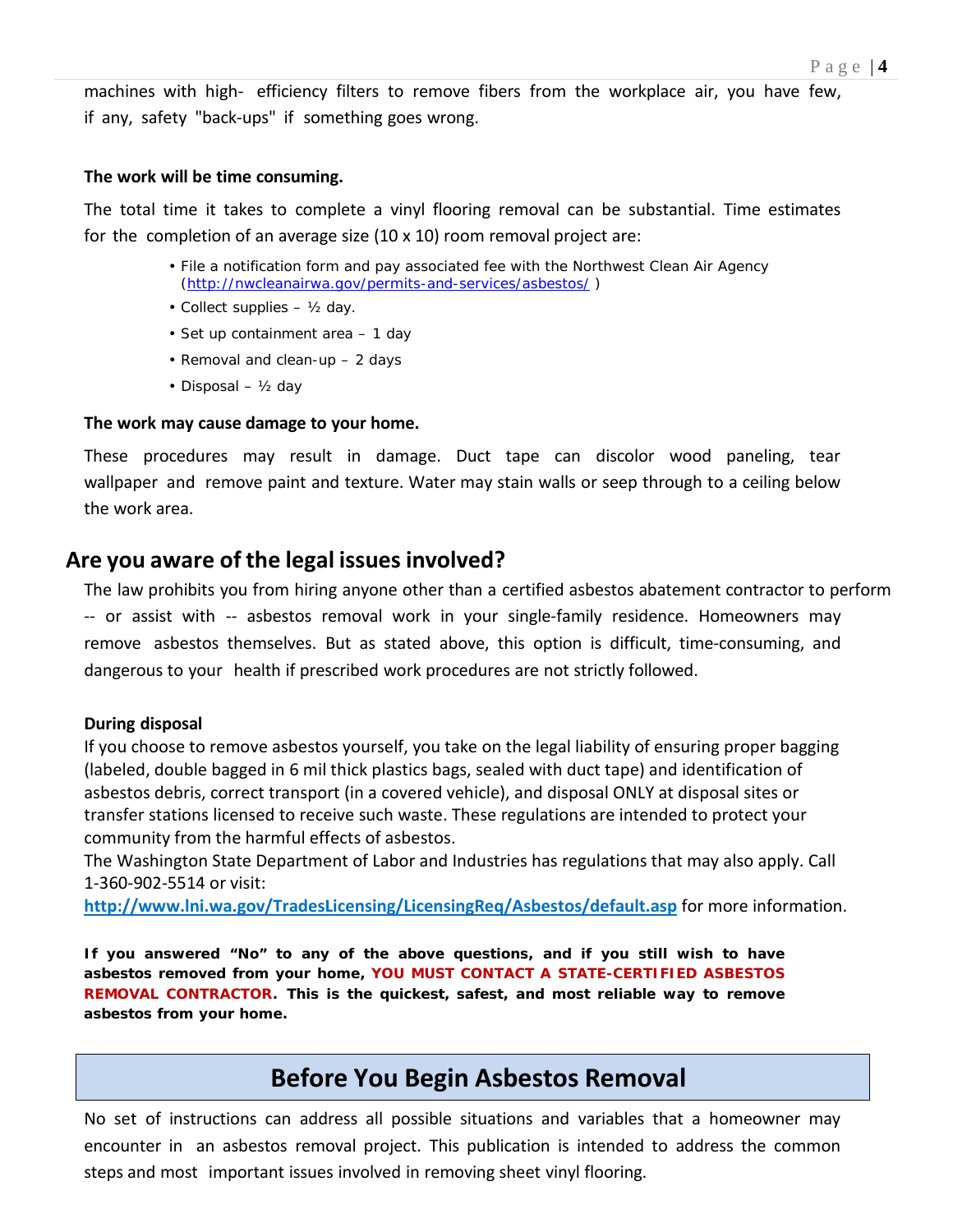*Common sense dictates that unique and particularly challenging projects should not be undertaken by the homeowner. In such cases, avoid the possibility of asbestos contamination by abandoning the "do-it- yourself' approach and hiring a state-certified asbestos abatement contractor.*

These first three steps should be taken care of well before you start any area preparation.

#### **1. Complete an application.**

Prior to removing asbestos, visit the Northwest Clean Air Agency website at [www.nwcleanairwa.gov](http://www.nwcleanairwa.gov/) to download and submit a notification form for your asbestos removal project. Once your application is submitted and the appropriate fee is collected, the agency will issue you a case number. Once a case number has been assigned by the agency, the form becomes your permit to legally remove asbestos and dispose of it at specified asbestos disposal sites (**you must show this form when disposing of asbestos debris**). For additional information or direction you can call the Northwest Clean Air Agency at 360-428-1617.

### **2. Determine the appropriate method for safely removing the floor.**

Asbestos-backed sheet vinyl flooring was commonly installed over a variety of surfaces: hardwood, softwood, concrete, tongue-and-groove wood, particle board, and plywood. The removal procedures described in this publication address the removal of asbestos-backed sheet vinyl only if:

- It can be **peeled** off without disturbing the asbestos-containing backing, *or*
- The sheet vinyl flooring was laid over plywood or particle board and can be cut and removed **in sections** with the underlayment attached.

It is necessary to determine whether it's possible to remove your floor safely, and if so, which of the two removal methods – "peeling method" or "in sections method" should be employed.

#### **Instructions for determining the appropriate method for safe removal of your floor.**

*You will need a spray bottle, liquid detergent, a razor blade utility knife, re-sealable plastic bag, rubber gloves, and one person to assist you.*

- $\checkmark$  1. Fill a spray bottle with water mixed with a few drops of liquid detergent.
- **2.** Using a utility knife, cut a test strip of the vinyl flooring approximately two inches wide by six inches long. It's best to do this at a floor heat duct opening or next to the wall in an inconspicuous corner of the room. Press hard to cut through all layers to the hard sub-flooring.
- **3.** Using a putty knife, lift up the edge of the asbestos-backed flooring strip and slowly peel it back while another person sprays the backing with water as it is exposed. Attempt to peel no more than one or two inches. **What happens?**
	- **If the test strip comes up without tearing the backing**, it means little or no adhesive has been used to hold the sheet vinyl in place. If this is the case with the rest of your vinyl, you will be able to use the **"peeling" method** to remove the remainder of the floor. SEE STEP 7A.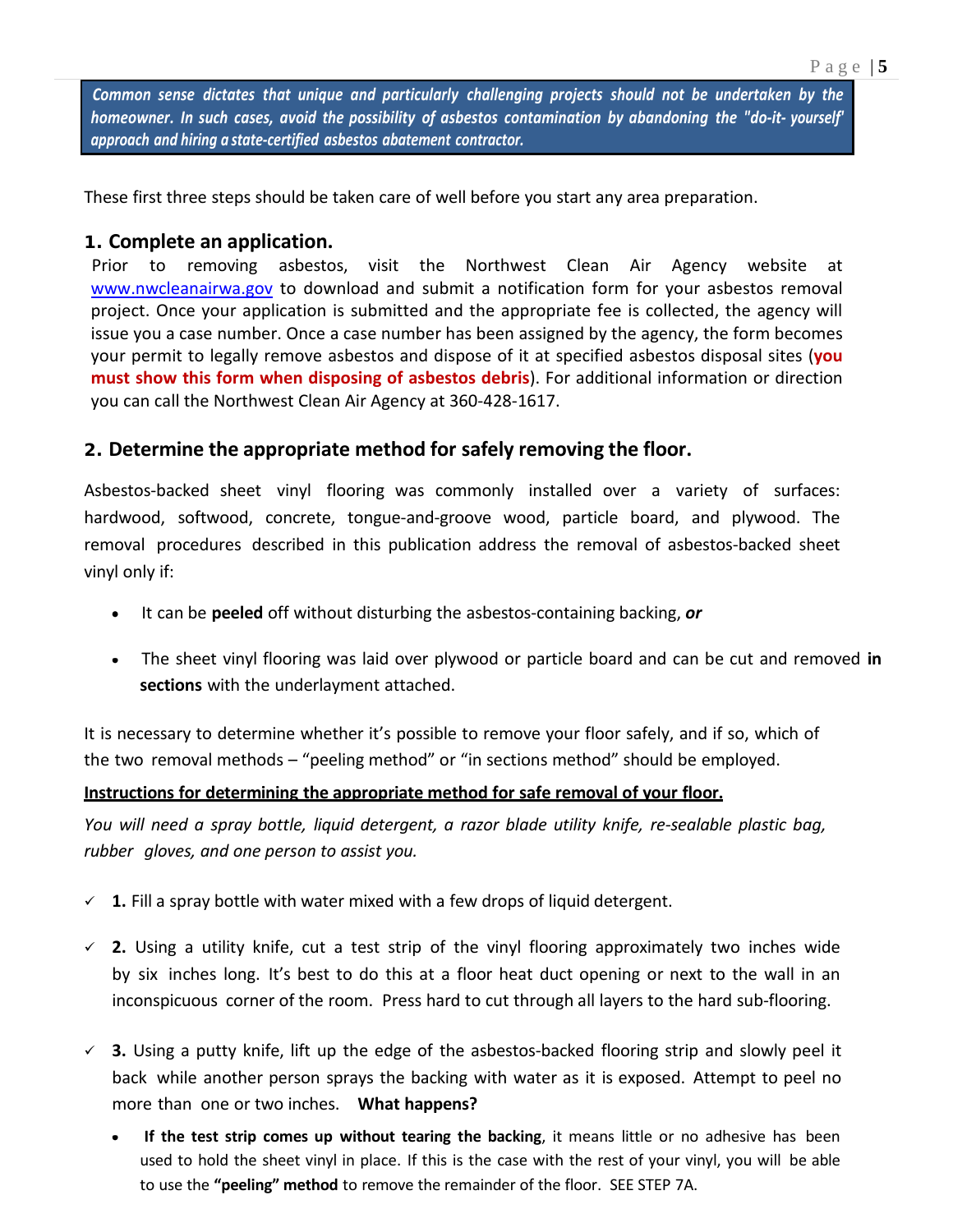- **If the asbestos backing tears away as you peel,** it means your asbestos-backed sheet vinyl flooring is tightly attached with adhesives. It must be removed using the **"in sections" method** with the underlayment attached. This method is difficult and involves cutting out and removing sections of plywood or particle board (with the vinyl flooring attached) and disposing of the removed sections. SEE STEP 7B.
- **4**. Cut off the short peeled piece, wet and scrape off the floor any torn asbestos backing left over and dispose of the removed test materials by sealing them in a plastic bag and throwing them in the garbage.

**If, in performing the above test, you discover your asbestos-backed sheet vinyl flooring is tightly glued to anything other than particle board or plywood, there may be no safe way for you to remove it. Northwest Clean Air Agency recommends you use a certified asbestos abatement contractor for such removals.**

#### **3. Gather essential personnel and supplies**

#### **WORKERS**

*It is illegal to hire anyone other than a state-certified asbestos abatement contractor to perform, or assist in, this removal process.*

Three people are needed for an asbestos removal job: two homeowners should perform the removal work and a third person should be "standing by" outside the work area to provide water, tools, and other supplies as needed while work is in progress. This will minimize the need for people inside the containment area to remove their disposable clothing and put on new clothing for each exit and entrance to the work area.

#### **PROTECTIVE EQUIPMENT AND CLOTHING**

*During removal, all workers must be protected from breathing or spreading asbestos fibers. Each person must wear an appropriate respirator, disposable coveralls, goggles, disposable gloves and rubber boots.*

Before beginning your project, you'll need to obtain the following items. \*Note which items must be purchased at special stores (i.e. safety equipment store) that carry approved health and safety equipment used for asbestos removal and which items may be widely available.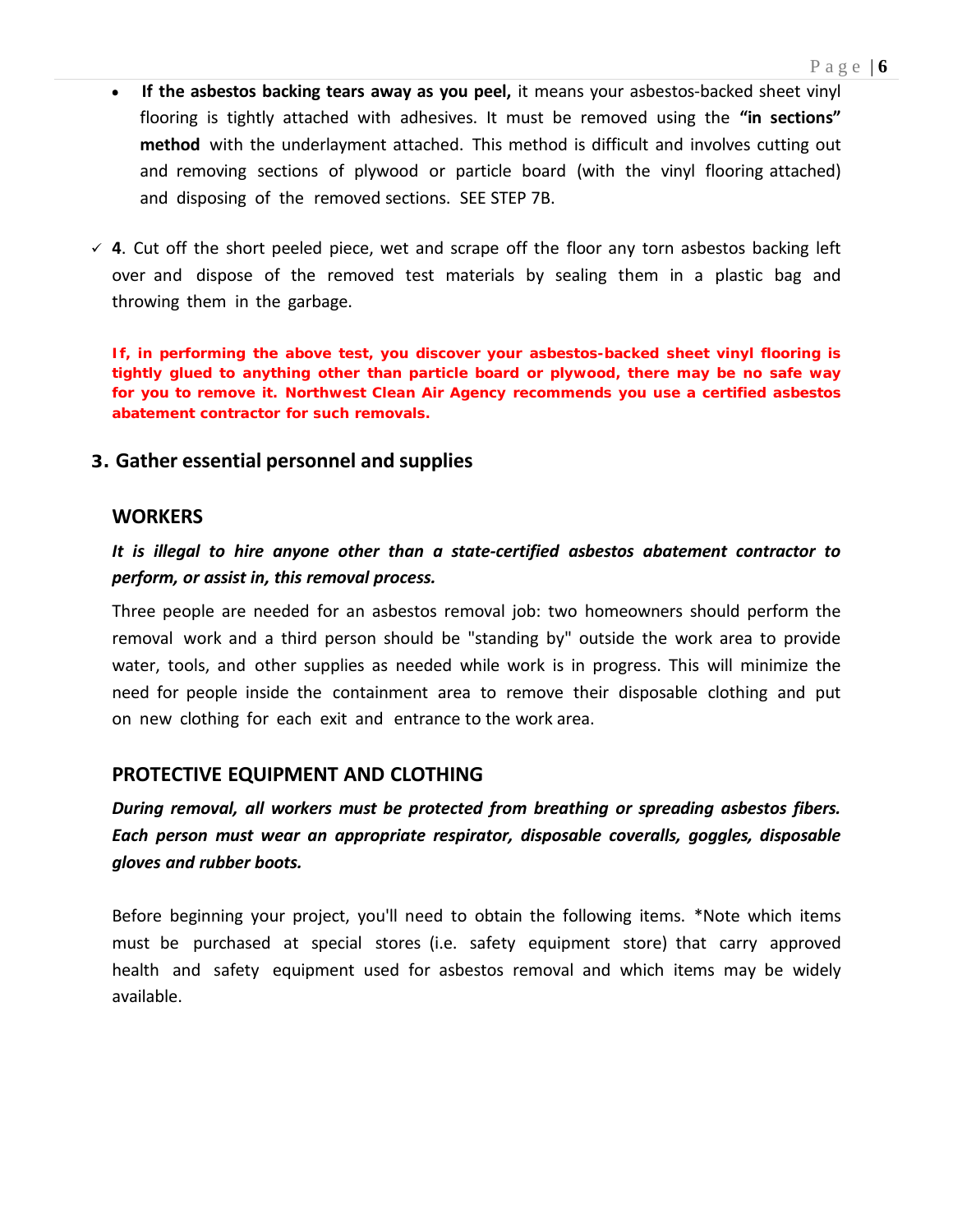#### **PROTECTIVE EQUIPMENT AND CLOTHING (cont.)**

**Check your phone book yellow pages under "Safety Equipment and Clothing" for a list of safety equipment vendors.**

- **Respirators** -- Half-face, dual-cartridge respirators, each equipped with a pair of HEPA filters (color coded purple) are required. One respirator is required for each person working within the containment area. Respirators provide little protection if they do not fit properly, so request a fit test from the vendor. **Persons with beards often cannot be adequately fitted with this type of respirator and should not work within contaminant areas.**
- **Coveralls** -- Several pairs of disposable coveralls with built in booties should be purchased for each person who will be in the work area. Oversized coveralls make it easier for workers to move around. NEW COVERALLS WILL BE NEEDED FOR EACH ENTRY INTO THE CONTAINMENT AREA. Every time a worker leaves a containment area, coveralls should be wetted and disposed of in a properly sealed asbestos disposal bag.
- **Rubber boots --** Laceless, pull-on rubber boots without fasteners will protect coverall booties so they do not wear through. Rubber boots can be washed off later or disposed of as contaminated debris.
- **Eye protection --** Each worker performing flooring removal work should be equipped with non- fogging goggles or other safety-approved eyewear protection.
- **Rubber gloves --** *Several* pairs of durable, disposable rubber gloves should be purchased for each worker. Rubber gloves must be worn by each person working within the containment area.

**NEW GLOVES ARE REQUIRED WITH EACH RE-ENTRY INTO THE CONTAINMENT AREA. Every time a worker leaves a containment area during a removal project, these gloves should be wetted and disposed of in an asbestos disposal bag.**

#### **TOOLS AND SUPPLIES**

- **Tank sprayer (2-3 gallons) --** This will be your means of wetting exposed asbestoscontaining materials.
- **Garden hose with automatic shut-off spray nozzle (Optional)**. If there is no water supply located within or just outside the work area, you may need to run a hose to the containment area for refilling spray bottles or the tank sprayer.
- **Liquid dishwashing detergent --** Mixed at 1 cup per 5 gallons of water for best results in wetting.
- **Removal tools:**
	- $\checkmark$  Two sharp chisels with one-inch blades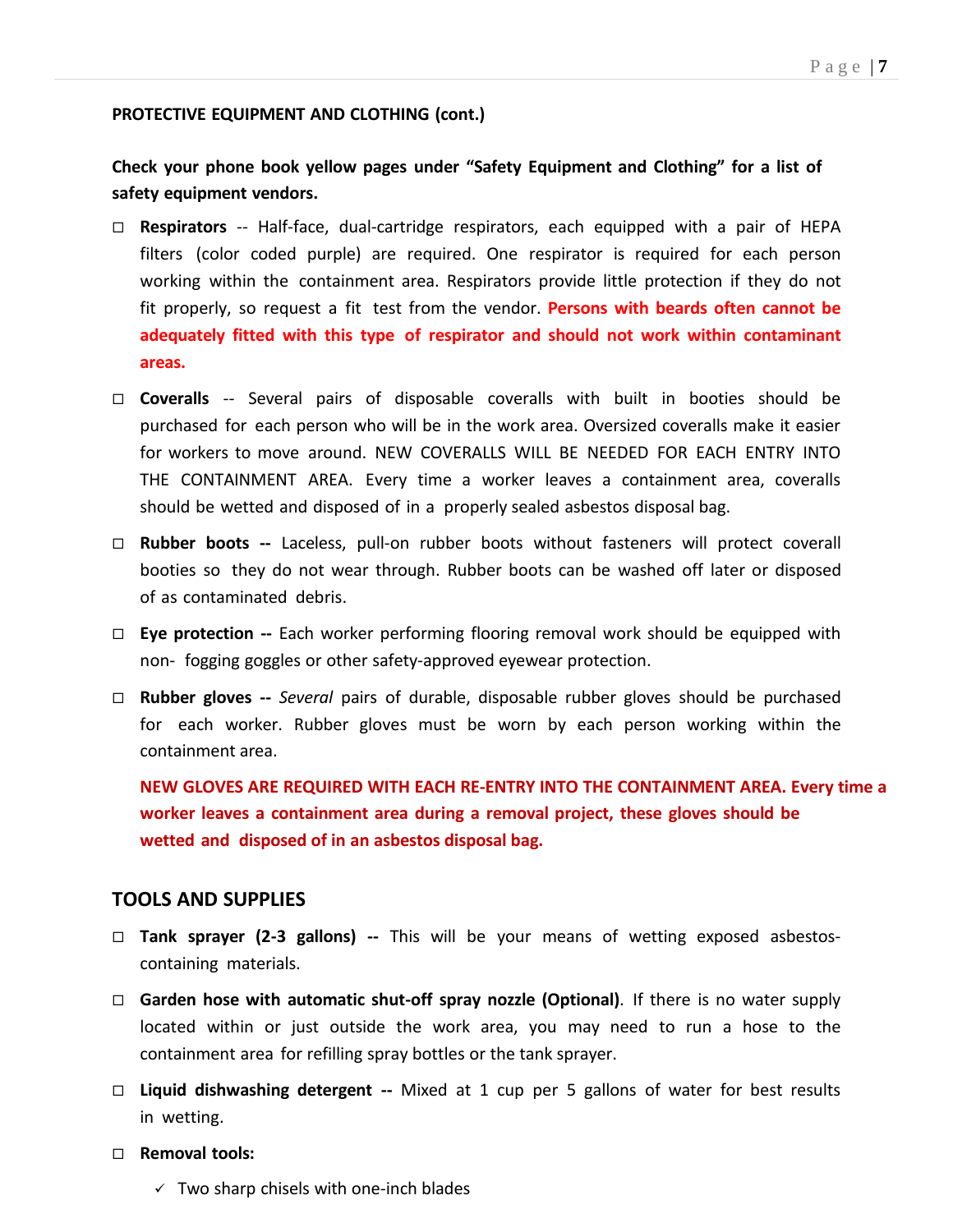- $\checkmark$  Two heavy (16- to 20-ounce) claw hammers
- $\checkmark$  Two putty knives with four number six inch blades
- $\checkmark$  One razor blade utility knife with extra blades
- $\checkmark$  One paint scraper or stiff-bladed wall or floor scraper
- $\checkmark$  Two wrecking bars for prying up flooring materials
- **Polyethylene plastic sheeting --** This will be used to cover countertops, open doorways, and an approximately six-foot square area of floor outside your designated exit. It will also be used to double wrap large pieces of removed flooring.
- **Asbestos waste disposal bags --** These special bags will be used to contain asbestos contaminated debris and materials. The bags should be sized 33 inches by 50 inches and be made of 6-mil polyethylene. Each should be pre-printed with required asbestos warnings. Assume you'll need a dozen bags for each 100 square feet of flooring to be removed.
- **Asbestos waste disposal stickers –** These special stickers can be used to tag larger items of debris that do not fit in the bags, but are double wrapped and taped in plastic.
- **Permanent marker pen --** You must write your last name, address, and removal date on each waste disposal bag or sticker. If using the "in sections" method of removal you will also need the marking pen to outline sections prior to cutting.
- **Duct tape --** Numerous rolls will be needed for sealing waste disposal bags and holding some of the containment area plastic in place.
- **Clean, disposable rags --** A large supply should be on hand for assorted removal and cleanup purposes.
- **Spray bottle --** A water sprayer bottle will be needed to spray workers upon exiting the containment area.
- **Bucket --** You will need a bucket for washing tools at the end of the project.

## **SITE PREPARATION**

#### **4. Prepare the house**

- **Post signs** warning friends, family, and other visitors who might visit to stay well away from the work area. Make sure pets cannot come near the work site.
- **Turn off heating and air conditioning systems.**  $\bullet$
- **Remove all furniture, floor moldings, metal-edge trim pieces, heat vents/grates, appliances, and other items that are on the floor**. In bathrooms, this includes toilets and old-fashioned, claw-foot bathtubs. Modern bathtubs, which are flush to the floor and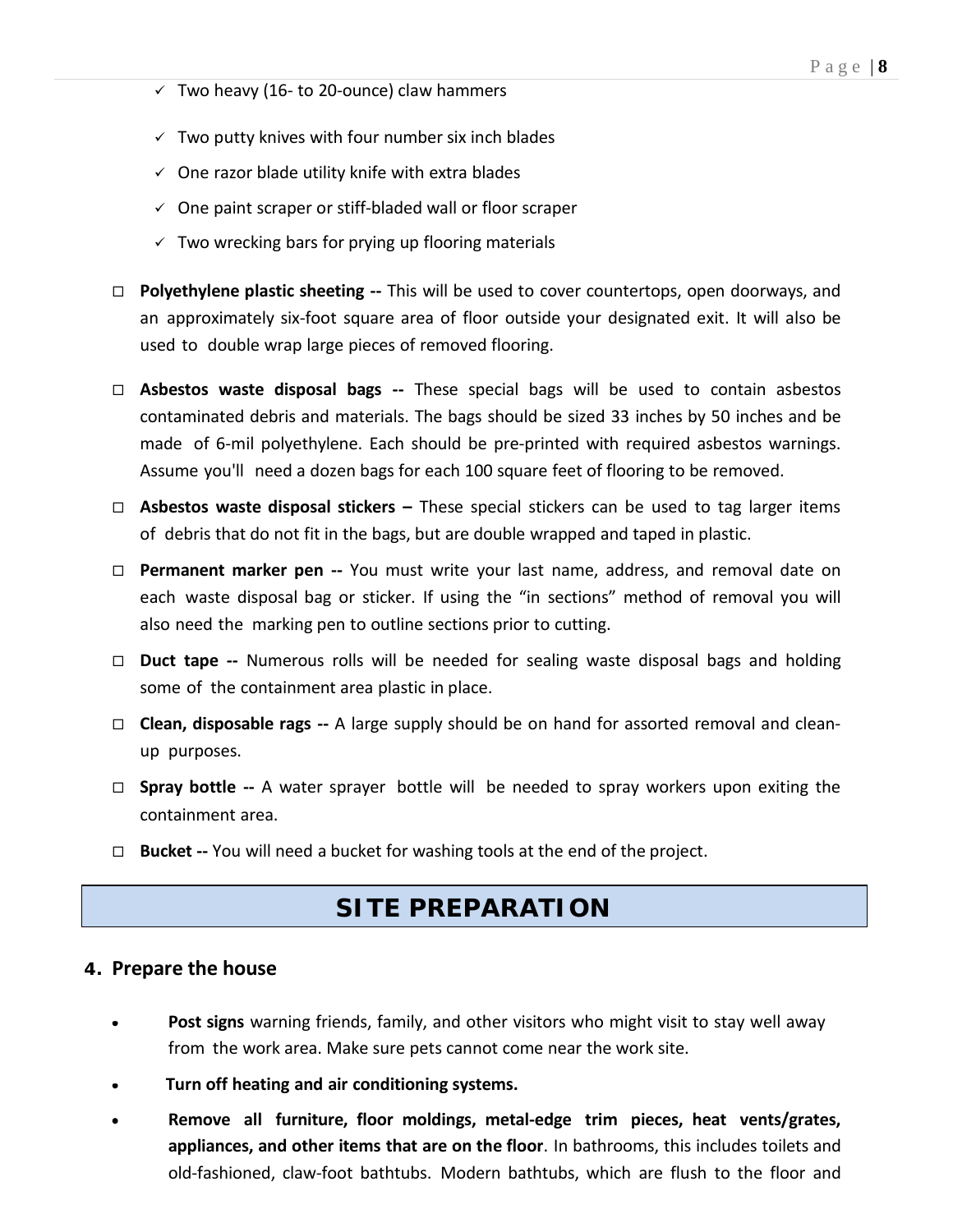against which flooring is laid, need not be removed.

- **Removed all loose items and small appliances** from counters, shelves, or other  $\bullet$ horizontal surfaces in the room.
- **Sweep and wash the floor** to provide a clean working surface.

#### **5. Build a containment area**

You need to contain asbestos debris and minimize the release of asbestos fibers by constructing a containment area.

**Hang these instructions like a calendar**. Select an accessible location within the containment area away from where you'll be spraying water.

#### **TIP: Hang these instructions like a calendar in the work area.**

- **Cover counter tops and other horizontal surfaces with sheet plastic**.
- **Cover doorways and other entryways** to the work area with sheet plastic to isolate the area from the rest of the house. For ventilation purposes, exterior doors and windows may be left open.
- **Designate a spot for entering and exiting the work area**, preferably an outside exit. Immediately outside this entry/exit, **lay a sheet of plastic** approximately 6-feet square as designated decontamination point.
- **Identify water source.** If there is no water supply located within or just outside the work area, you may need to run a hose to the decontamination point for refilling spray bottles or the tank sprayer.
- **Tape plastic inside open floor-mounted heat ducts** to prevent debris from falling into the duct work.
- **Fill the tank sprayer or spray bottles with water and detergent**, using one teaspoon per spray bottle or  $1/4$  to  $1/2$  cup per tank sprayer.
- **Label asbestos removal bags** using a permanent marker pen. Write your last name, address, and date of removal on each bag. It is easier to label bags prior to filling them.
- **Place supplies at the entry/exit point.** Have a water sprayer bottle, clean wet rags, a bucket, and asbestos waste disposal bags at any entry/exit location.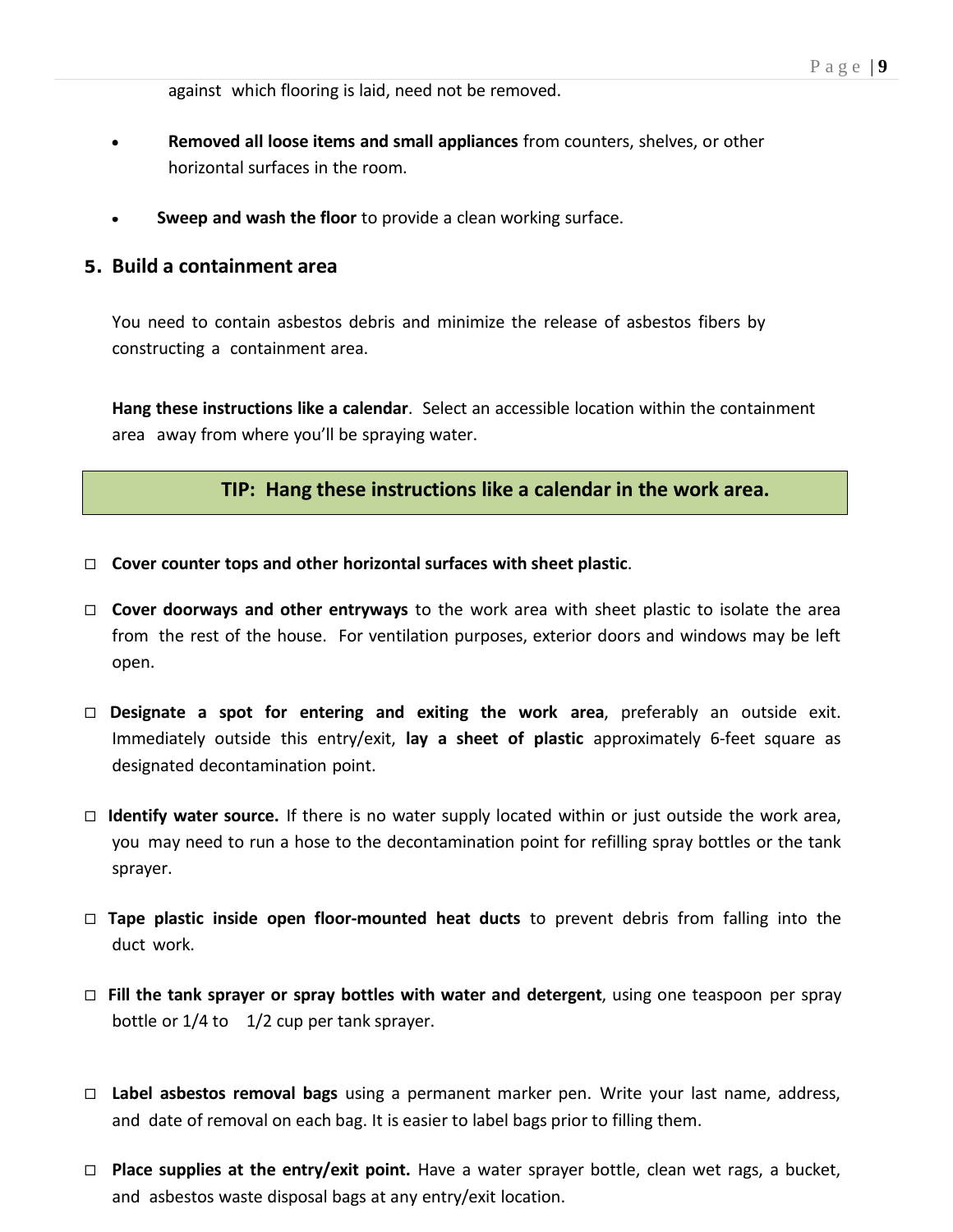## **ASBESTOS REMOVAL**

#### **6. Put on protective clothing and equipment**

**Put on coveralls, gloves, goggles, and respirator.**

Those who will enter the containment area to do the removal must put on disposable coveralls outside the containment area while standing on the entrance/exit plastic. They should then put on gloves, goggles and respirators equipped with HEPA filters.



**Tape your gloves to your disposable coverall sleeves** around the wrists to ensure your arms and wrists remain covered.

*If you must leave the plastic containment area during the project, use the spray bottle to wet down and remove protective equipment and clothing while standing on the plastic just outside the entrance/exit to the work area. Place coveralls and gloves in a waste disposal bag. Then step off the plastic. Upon returning, put on new coveralls and gloves.*

### **7. Remove the floor using "peeling" method A or "in sections" method B as determined in Step 2.**

As you prepare to remove the floor, your most important objective is to **minimize the disturbance of asbestos-containing materials**.

**Wetting is critical to asbestos fiber control.** Before, during, and after removal, asbestos materials should be thoroughly saturated with water in order to keep asbestos fibers out of the air. Once removed, asbestos debris should be kept wet until packaged and sealed for disposal.

*Enter the containment area only when fully clothed in protective gear.*

#### **A. Peeling method**

Use the peeling method only if the test strip (Step 2) was successfully removed without tearing the asbestos backing.

**Cut the first piece of flooring; spray with water.** Using the utility knife and sufficient pressure to fully penetrate the thickness of the vinyl, cut a piece of flooring approximately one by two feet. An assistant should spray the starting edge with water. Lift and peel up the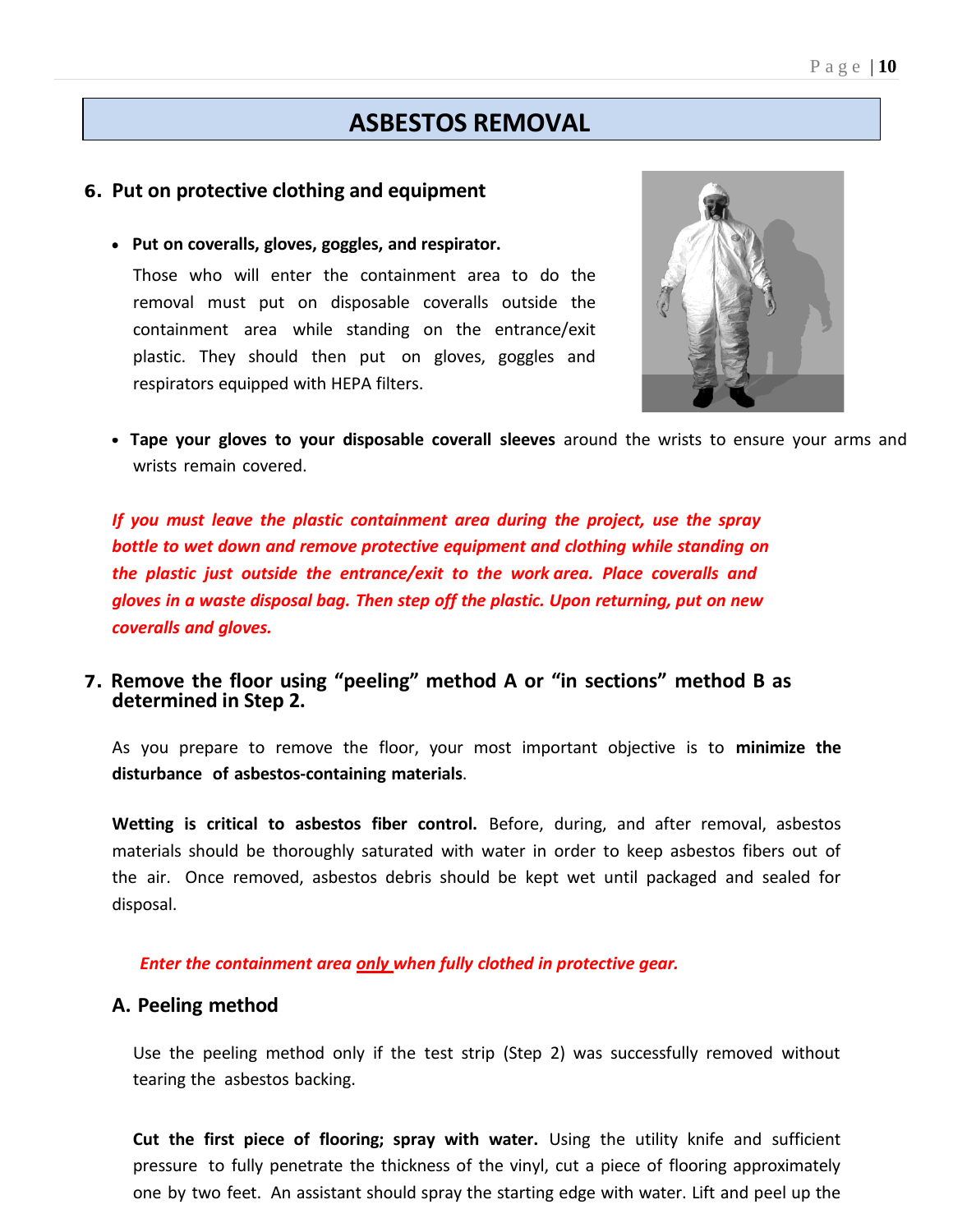flooring, wetting as the backing is exposed.

#### **Removal Tips and Troubleshooting**

**Tip 1:** If, at any point in the peeling process, you find your sheet vinyl backing is adhering tightly to the underlayment and tearing apart in more than just an occasional square inch or two, abandon this technique and follow the "in sections method" described in the next section, 7B.

**Tip 2:** You may discover that there is more than one layer of flooring under the top layer you are attempting to remove. If the top layer is thoroughly glued but a lower layer is secured with little or no adhesive, you may be able to safely peel off sections of flooring at that level.

**Tip 3:** If, as you're peeling, asbestos backing begins to pull apart in a small, isolated area, you may have come across an occasional "glue spot." Stop and thoroughly wet both the backing and underlayment. Use a chisel or putty knife to dig under the torn area until you're past it.

**Tip 4:** Pieces that are too large to fit in a pre-marked asbestos disposal bag can be double wrapped in plastic, sealed with duct tape, and tagged with asbestos disposal stickers.

**Dispose of each piece of removed flooring** (with backing thoroughly wetted) in an asbestos waste disposal bag as you remove it.

**Repeat this process until the entire floor has been removed**. You may peel off the floor in larger pieces as long as the backing does not tear and the backing is wetted upon exposure.



**Asbestos waste disposal bag**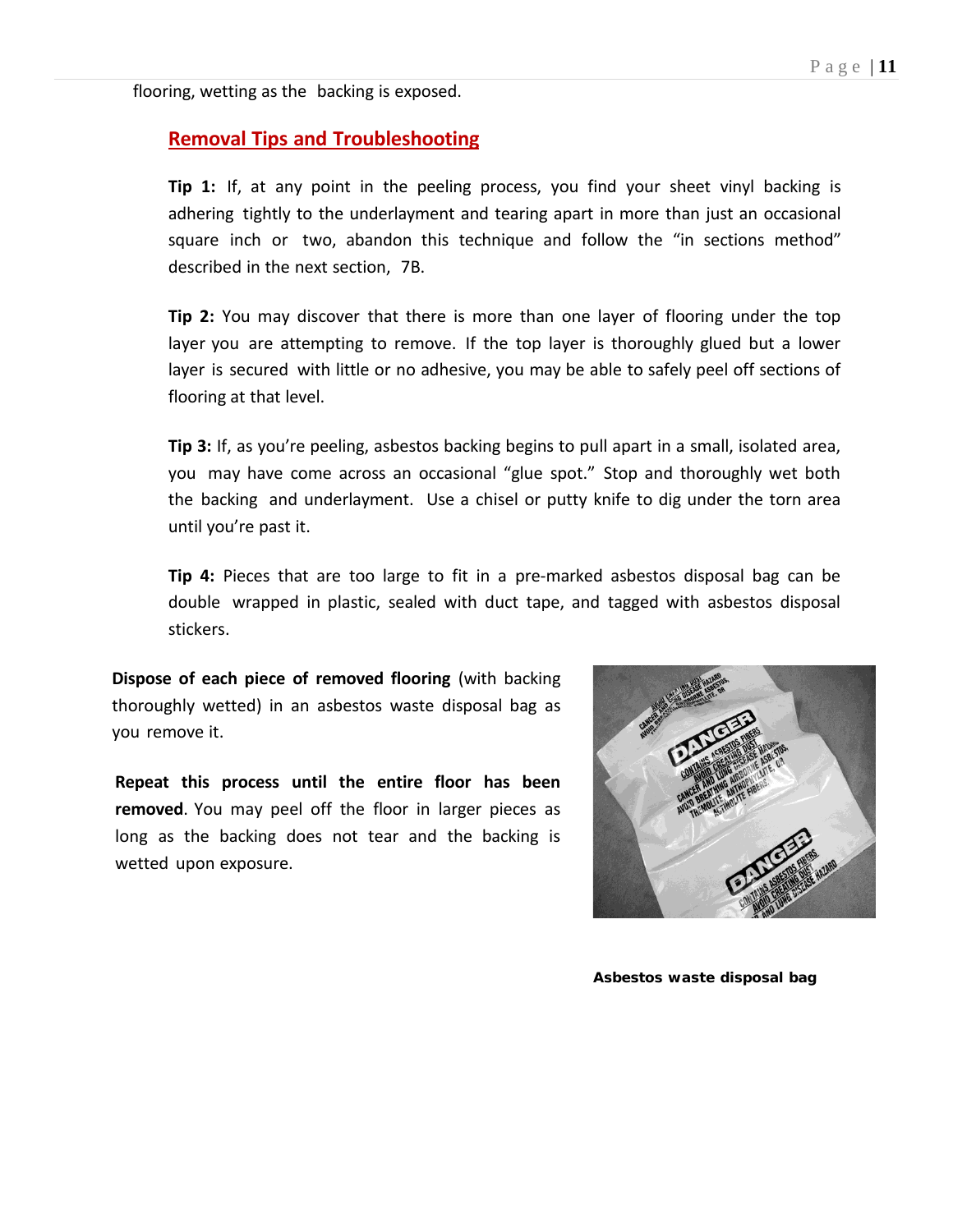### **Remove the floor using "peeling" method A or "in sections" method B as determined in Step 2. (cont.)**

#### **B. "In Sections" Method**

Use the "in sections" method if the test performed in Step 2 revealed the vinyl flooring would tear – rather than peel – if lifted from the underlayment.

**Outline a section of flooring for removal,** using a marking pen. If your floor was laid on plywood, draw removal sections about one by three feet in size. If your floor was laid on top of particle board, make your removal sections about one by one foot in size. Because particle board does not have the structural strength of plywood, it will have to be removed in smaller pieces.

#### **Removal Tips and Troubleshooting**

**Tip 1:** Whenever possible, cut down on the amount of chiseling you'll have to do by using seams in the plywood or particle board underlayment as edges to sections you're removing. Whenever an underlayment seam is being followed, use a utility knife to cut the vinyl flooring instead of a hammer and chisel.

**Tip 2:** As you proceed, experiment to determine what size of section can most effectively be removed. Try to remove large, yet convenient-to-handle pieces.

**Using a hammer and chisel, make consecutive vertical cuts along the section you've marked for removal**. Each vertical cut should go through all layers of vinyl. It may go into, but not necessarily through, the plywood or particle board underlayment. As one person chisels, a second worker should follow, spraying each cut with the water and detergent mixture to wet exposed asbestos edges.

**Using wrecking bars, pry up each cut section of plywood or particle board underlayment** (with flooring attached and intact) from the sub-floor. **Re-wet section edges,** as each piece is removed.

**Stack sections on 6-mil polyethylene for double wrapping or insert them into waste disposal bags.**

#### *Tips and Troubleshooting: Do you have floor-mounted cabinets?*

If the room has floor-mounted cabinets with recessed toe plates and the underlayment for your sheet vinyl floor extends under them, you may not be able to remove the underlayment flush to the cabinet recessed toe plate. In this situation, follow these steps: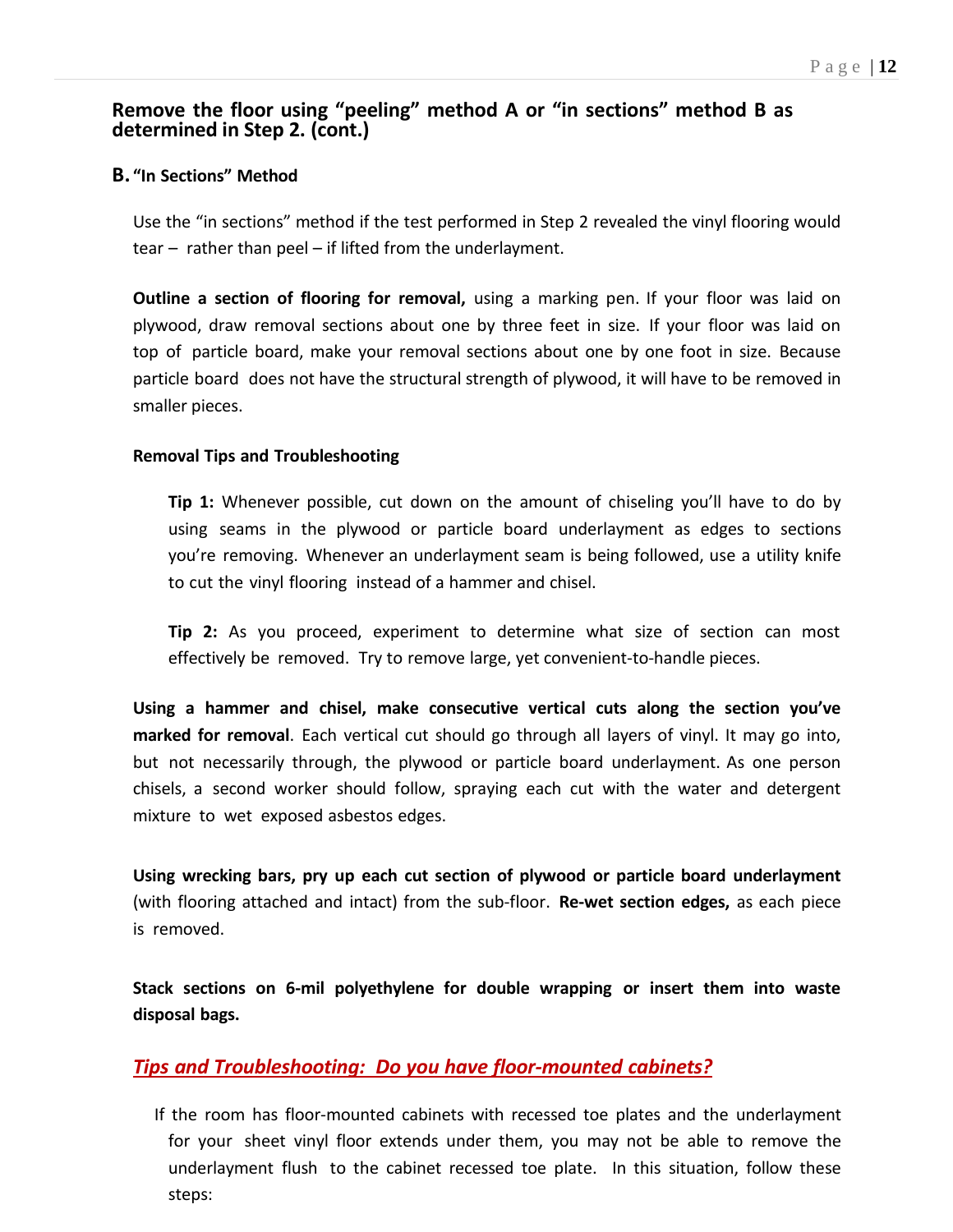- **Tip 1**: Remove the underlayment to a point following a line three or four inches away from the recessed toe plate. Once flooring has been removed up to this point, you'll be left with a narrow strip of sheet vinyl glued to the inaccessible underlayment underneath the recessed toe plate.
- **Tip 2**: To remove the strip of sheet vinyl flooring from the remaining underlayment under the recessed toe plate, take hold of an exposed edge and slowly lift the vinyl flooring, wetting the asbestos backing as it is exposed. Slowly peel this strip of flooring by rolling the removed strip and continually wetting the backing as it is exposed. Deposit the peeled-off flooring into waste disposal bags.

**Tip 3**: Before removing any asbestos backing left adhering to the underlayment under the recessed toe plate, thoroughly re-wet the material, allowing 20-30 minutes for the water/detergent solution to soak in. Then scrape the material off with a paint scraper or stiff- bladed wall/floor scraper. Continue to re-wet the leftover asbestos backing material as necessary.

\*Later, before laying a new floor, underlayment of the same thickness as the old, removed underlayment can be laid flush with the underlayment left under the recessed toe plate to create a smooth, even surface.

## **CLEANING UP**

#### **8. Wet and remove all debris**

#### *Once removed, asbestos debris should be kept wet until packaged and sealed for disposal.*

**Wet and remove loose debris.** Spray water and detergent mixture on any debris on the plastic sheets laid on counters, floors and other horizontal surfaces. Carefully roll or fold the debris up in these plastic sheets and deposit them in asbestos disposal bags. Twist tops of the bags and seal with duct tape.

**Large pieces of debris, such as sections of flooring, can be double wrapped in 6-mil polyethylene plastic and sealed with duct tape.**

**Wet and remove debris from heat ducts.** Wet any debris collected on plastic taped inside the open floor heat ducts. Remove the plastic, being careful not to drop debris into the furnace ducts, and deposit it in an asbestos disposal bag.

**Wet and remove plastic sheets.** Mist with water, then take down and bag plastic sheets hung to separate the work area from the rest of the house. Deposit all plastic in asbestos disposal bags. DO NOT YET REMOVE THE PLASTIC OUTSIDE THE EXIT DOOR.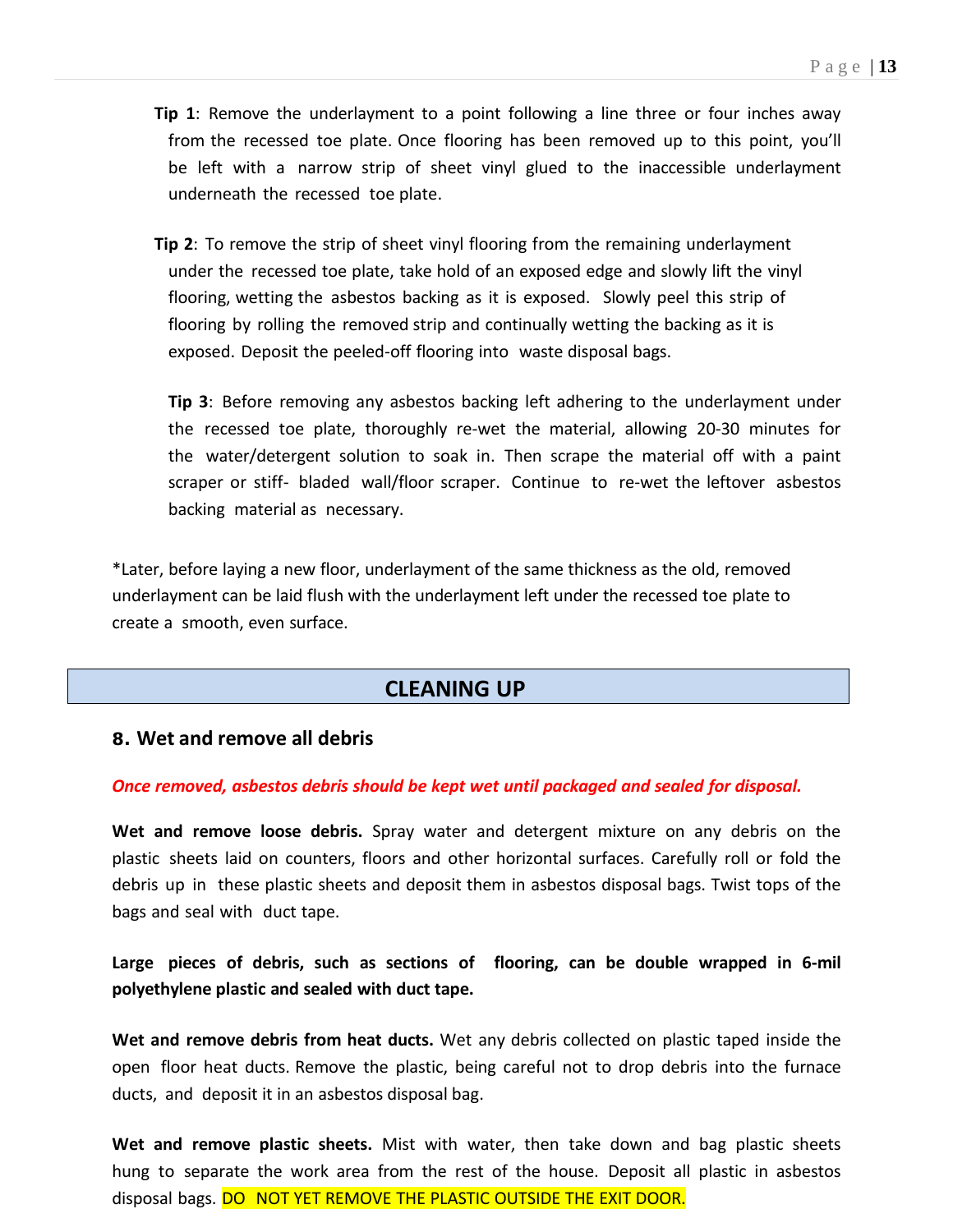**Check that you have collected all debris and securely sealed all waste disposal bags.** Make sure all loose debris is double bagged in asbestos waste disposal bags and sealed with duct tape.

**Wipe surfaces, floors, and tools.** Using clean rags wet wipe all horizontal surfaces and floors.

**Wipe off scraping tools**. Place tools in a bucket or plastic bag for more thorough cleaning later.

**Dispose of all contaminated wipe rags as asbestos debris** in a sealed asbestos waste bag.

#### **9. Decontaminate**

*Never attempt to vacuum or sweep up asbestos debris. This will cause any fibers present to become airborne in your house.*

- **Stand on the last piece of plastic sheeting outside the designated exit door.**
- **Spray yourself (or each other) with water** to wet down any asbestos debris/fibers on the outside of your respirator and disposable coveralls.
- **Remove boots, gloves and coveralls.** Remove your disposable gloves and coveralls by peeling them off and turning them inside out as you remove them. Double bag them in asbestos waste disposal bags. Step off the last plastic sheet.
- **Remove respirators and take out their filters**. Discard the filters with other asbestos waste.
- **Clean safety gear.** Using clean wet rags, wash off and wipe down your respirator, goggles, boots, and tools used in the removal. Move each item off the plastic as it is cleaned.
- **Double bag all remaining debris**, including all cleaning rags, disposable items, and the last plastic sheet in asbestos waste disposal bags.
- **Tightly seal each bag with duct tape**.
- **Take a shower**.

### **DISPOSAL**

#### **10. Prepare and check all waste disposal bags**

All debris must be properly packaged for disposal: double bagged inside pre-labeled 6-mil bags designed specifically for asbestos waste disposal. Tops should be twisted and securely taped down. If you haven't already done so, use a permanent marker pen to write your last name, address, and date of removal on each bag.

## **11. Transfer bags to an approved disposal site**